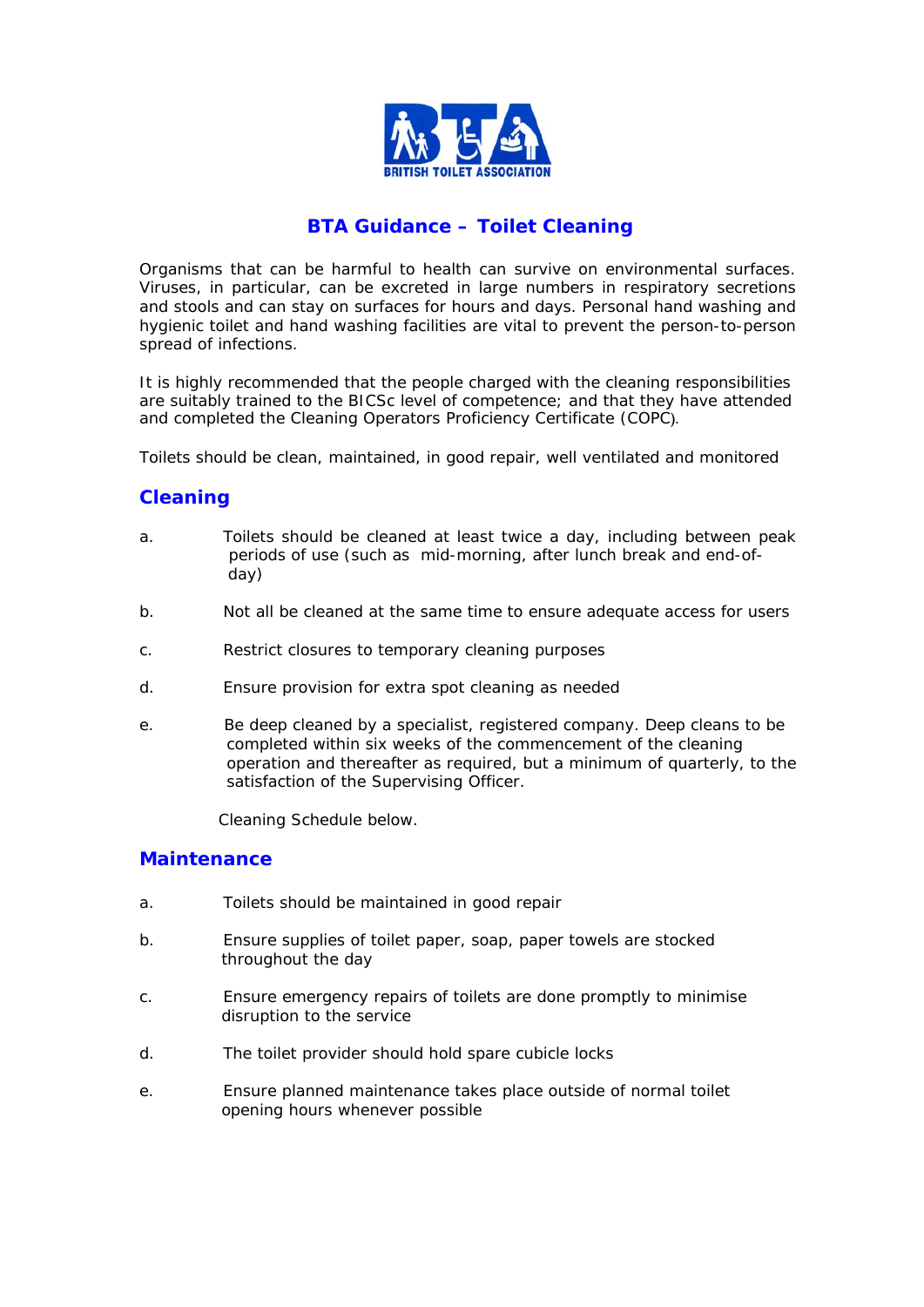## **Ventilation**

- a. Windows should be opened during cleaning work
- b. Toilets are required to have mechanical ventilation. Where toilets do not have windows the mechanical ventilation should be switched on during cleaning work

### **Monitoring**

- a. Toilets should be monitored regularly as part of a documented rota and policy.
- b. A cleaning audit checklist should be located in the toilets, dated and signed at regular intervals throughout the day
- c. A faults and repair audit checklist should be maintained.

## **Safety**

- a. Always start from the least dirty then move on to most dirty...leaving the cleaning and mopping of the" traffic" areas" till last.
- b. Ensure that correct colour equipment is provided and used:

 RED cloths, mops and buckets for higher risk areas such as toilets, urinals and toilet floors. Yellow cloths (with red border) for, wash hand basins, mirrors and other fixtures (including cubicle door handles), which represent lower risk areas.

- c. Cleaners should follow all COSHH Regulations and ensure the correct use and storage of detergents and chemicals.
- d. All cleaning materials should be out of reach and stored locked away from contact with toilet users
- e. Commercial brands are advocated over 'home mixed' products in bottles or containers as they can readily become contaminated during the 'topping up' process.
- f. Waste water must not be poured into urinals or toilets; this should be emptied into a (butler) cleaner's sink
- g. If permitted, bleach can be used where there is a known infection Risk, and after ensuring that all Health and Safety, including COSHH issues, are addressed.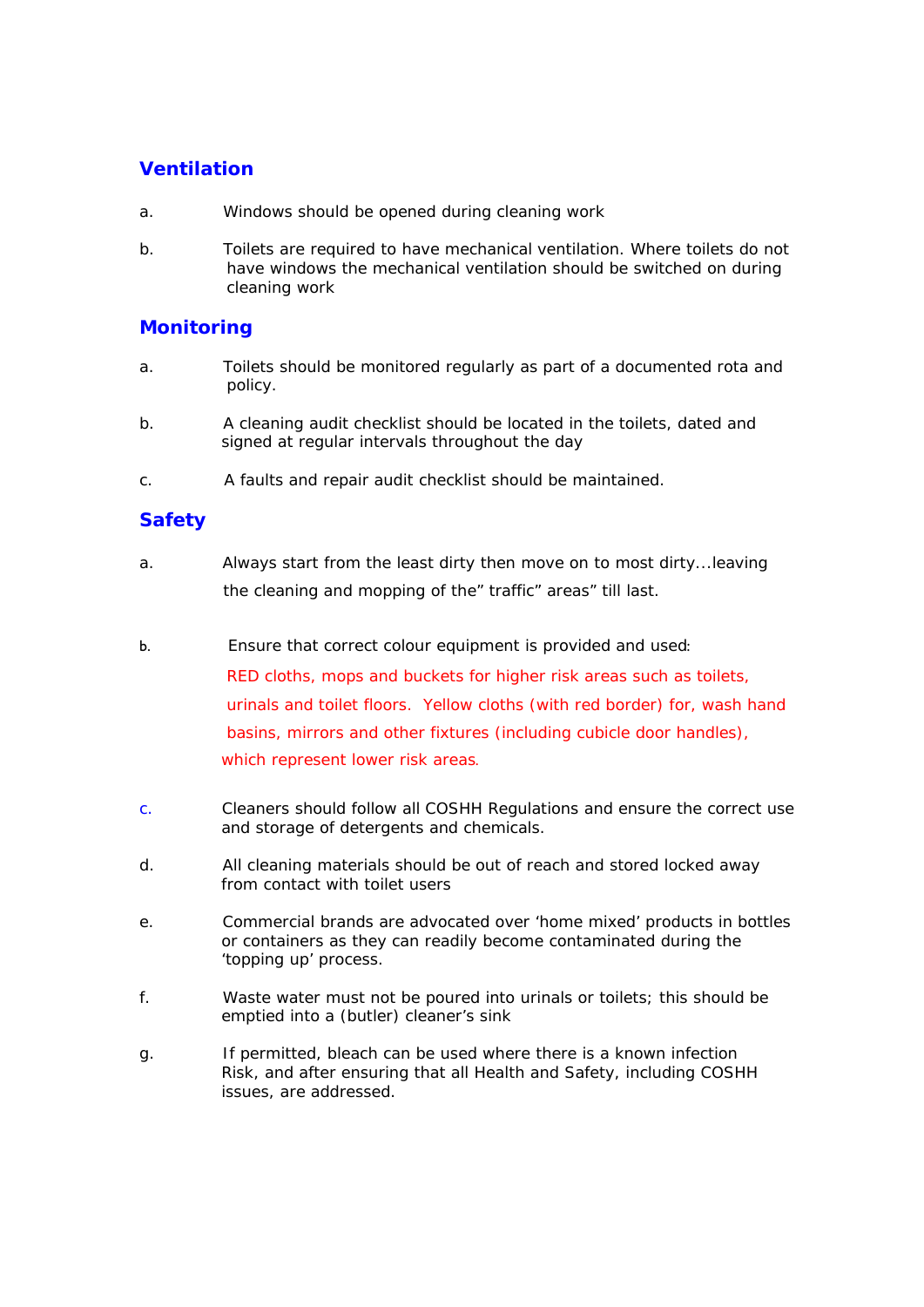# **Cleaning Schedule**

#### *Daily tasks*

- a) Empty, clean, sanitise and replace as necessary sanitary, nappy and litter containers and hygienically dispose of contents. Provide and replace plastic liners as required. It is recommended that a sanitary disposal unit is provided in each cubicle to provide privacy and protect the modesty of users. Ordinary bins are not sufficient. Sanitary disposal units should be emptied and cleaned sufficiently often by a registered company to stop them becoming over-full or odorous
- b) Wash with clean, hot water containing cleansing agent all hand basins, taps, mirrors, sanitary fittings, and tiles, leaving surfaces dry and smear free.
- c) Clean and sanitise all urinals, toilet bowls, toilet seats, leaving the latter dry.
- d) Clean and sanitise as necessary all soiled areas of walls, doors or other finishes and remove superficial graffiti and fly posting (thoroughly cleaning the affected area of adhesive and remains of poster).
- e) Thoroughly sweep all floors. Wash with clean, hot water containing cleansing agent, and remove excess moisture and standing water by approved means, so as to remove all dirt and stains.
- f) Replenish toilet paper, disposal bags, soaps, towels and other materials as necessary.
- g) Check and if necessary replace light bulbs (internal and external) with bulbs to correct specification.
- h) Clear accumulated rubbish from external paths and areas immediately adjoining the convenience block and dispose. Where necessary sweep so as to leave the area in a tidy condition.
- i) Check building for damage or structural defects, including water services to prevent wastage. Effect minor repairs at the time of cleaning, and report to Supervising Officer as soon as practicable, any defects of a more substantial nature.

#### *Periodic cleansing and maintenance*

In addition to the daily works, the following works to be carried out to each convenience as required, but a minimum of once per week, to the satisfaction of the Supervising Officer:

- a) Wash with clean, hot water containing cleansing agent, all ledges, sills, doors & frames at whatever level, also all walls and other surfaces up to a height of 2 metres.
- b) Remove cobwebs at all levels. Dust around light fittings, windows and ceiling corners and remove any deposits from ceilings and walls at whatever level.